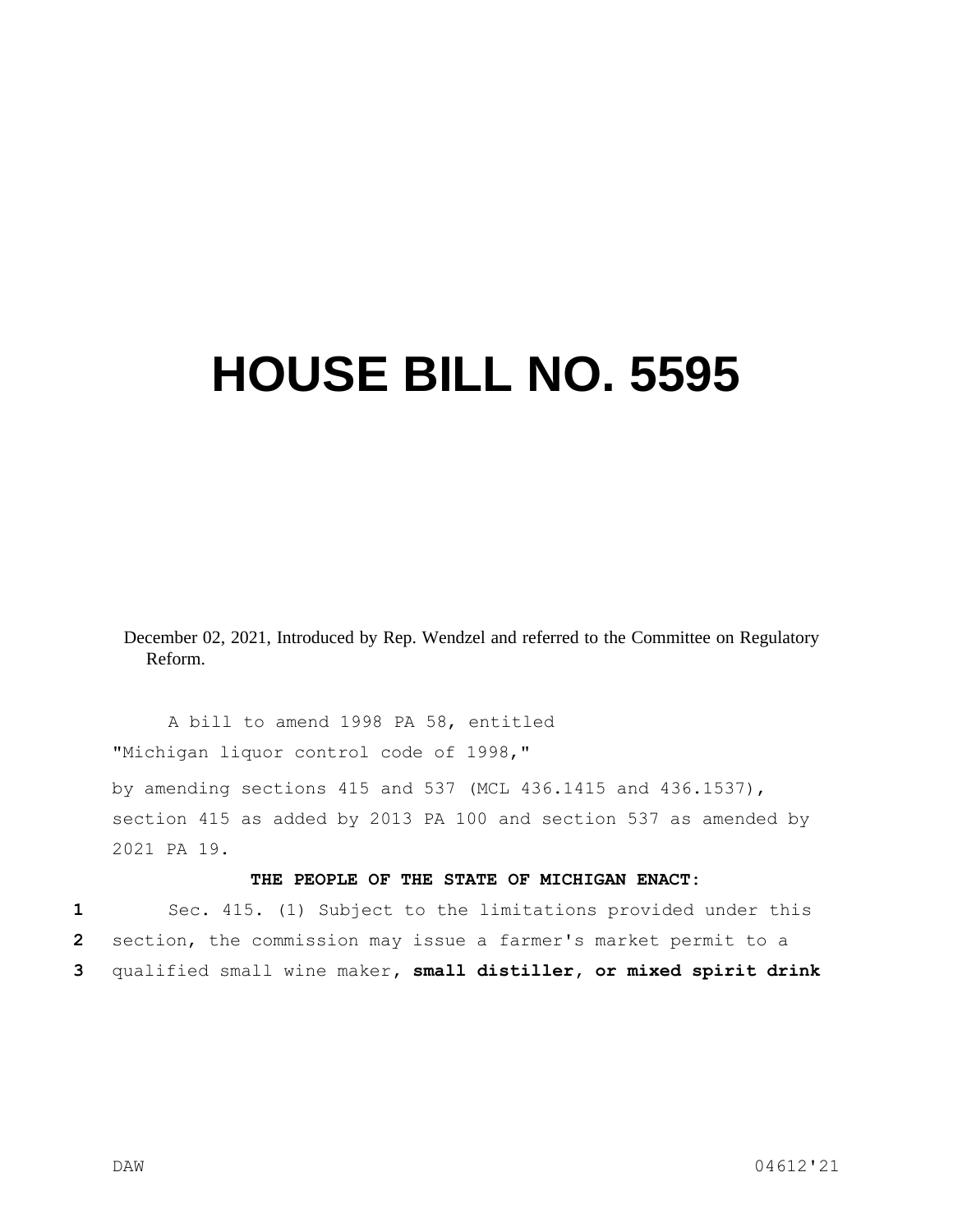**manufacturer**. Regardless of the location of the qualified small wine maker**, small distiller, or mixed spirit drink manufacturer**, the commission shall only issue 1 farmer's market permit **for a qualified small wine maker, 1 farmer's market permit for a small distiller, and 1 farmer's market permit for a mixed spirit drink manufacturer** in a county where the farmer's market is located for each 1,500 of population or fraction of 1,500 in that county as determined by the last federal decennial census, by a special census pursuant to **under** section 6 of the home rule city act, 1909 PA 279, MCL 117.6, or section 7 of the Glenn Steil state revenue sharing act of 1971, 1971 PA 140, MCL 141.907, or by the latest 12 census and corrections published by the United States department **Department** of commerce, bureau **Commerce, Bureau** of the census, **Census,** whichever is later. The holder of a farmer's market permit may conduct tastings and sell, at retail at a farmer's market, the wine produced by that qualified small wine maker**, the spirits produced by that small distiller, or the mixed spirit drink manufactured by that mixed spirit drink manufacturer, as applicable**.

 (2) The commission shall charge a fee for a farmer's market permit of \$25.00 for each farmer's market location. A farmer's market permit issued under this section is nontransferable. Notwithstanding the quota provision under subsection (1), the commission shall not limit the number of permits a qualified small wine maker**, small distiller, or mixed spirit drink manufacturer**  obtains under this section, but an application for a farmer's 27 market permit shall must only contain up to 5 separate locations at 1 time. Section 503 does not apply to the application or issuance of a permit under this section or to the location of a farmer's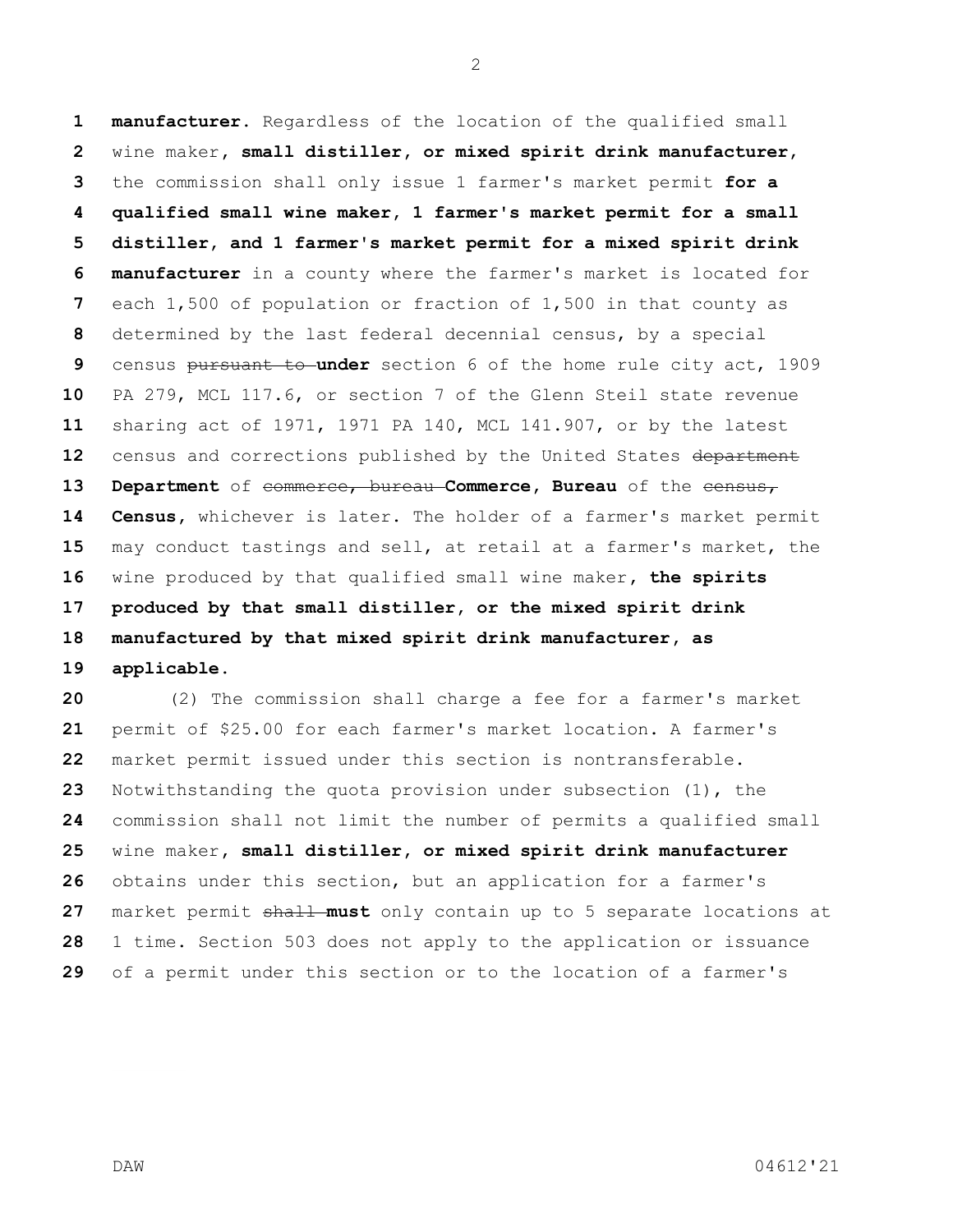market where the holder of a farmer's market permit intends to participate under this section.

 (3) The commission shall not issue a farmer's market permit under this section unless the applicant provides documentation, in a manner prescribed by the commission, that the local police agency where the farmer's market is located and the farmer's market manager at that location have approved the proposed activity.

 (4) The tastings and sales performed under a farmer's market permit shall **must** be limited to an exclusive area that is well defined and clearly marked, in a manner prescribed by the commission, that is under the control of the holder of the farmer's market permit, as verified by the farmer's market manager.

 (5) The tastings and sales performed under a farmer's market 14 permit shall must be conducted by employees of the holder of the farmer's market permit who have completed a server training program as provided for in section 906 and the rules promulgated by the commission.

 (6) The wine**, spirits, or mixed spirit drink** sold or used for 19 tastings shall must be furnished from the stock of the holder of the farmer's market permit and removed from the farmer's market premises immediately after the farmer's market has concluded.

 (7) Tasting samples provided to a customer shall **must** not exceed 3 servings of not more than 2 ounces of wine**, 1.5 ounces of spirits, or 3 ounces of mixed spirit drink** in a 24-hour period of time.

 (8) The commission shall develop an application for an annual farmer's market permit allowing for licensed activities under this section. A farmer's market manager shall verify on the application that the location listed on the application qualifies as a farmer's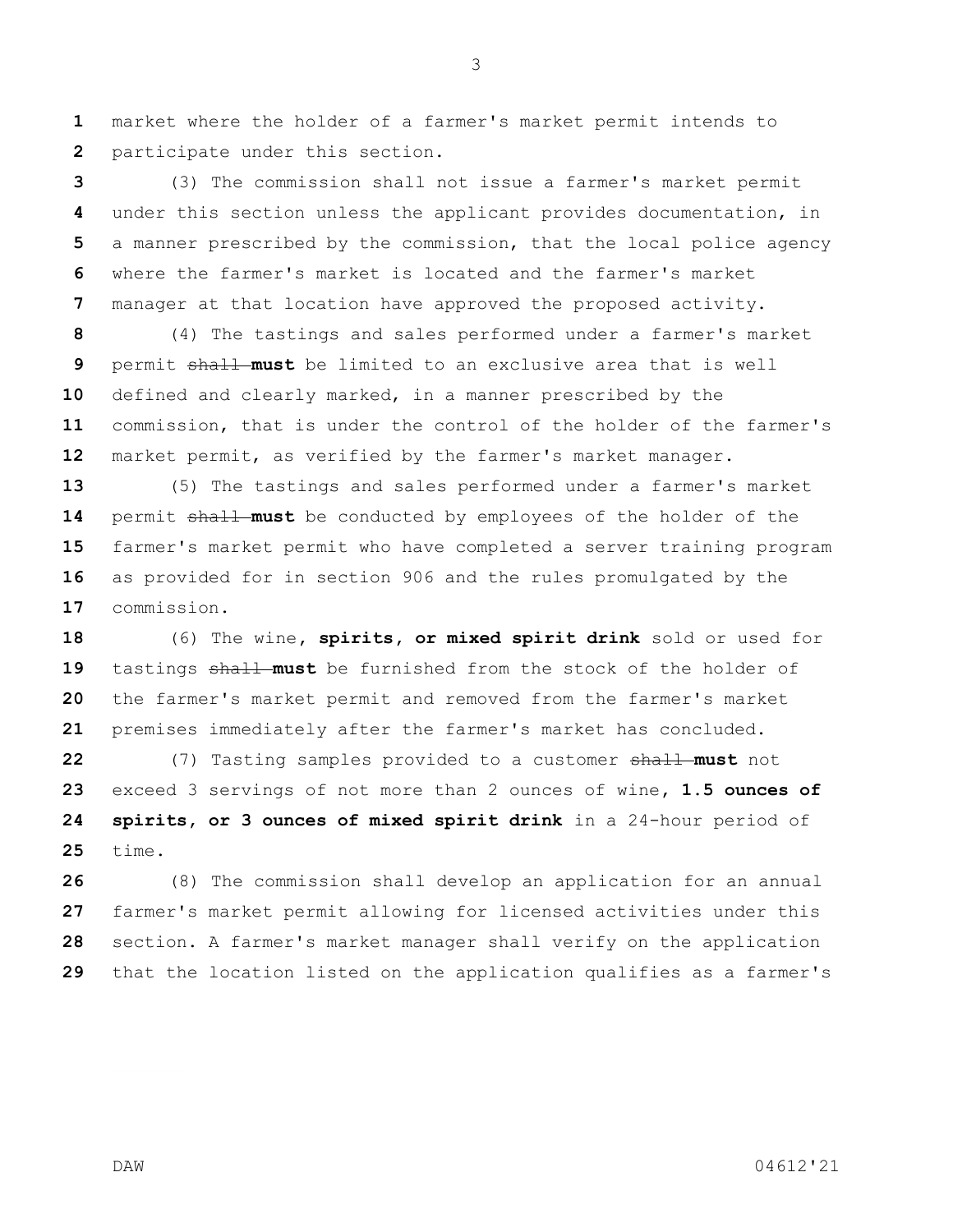market under this section.

 (9) A wholesaler shall not conduct or participate in any **an**  event allowed by this section.

 (10) A holder of a farmer's market permit is considered a manufacturer as provided under section 603(15)(a).

 (11) Two years after the enactment date of the amendatory act that added this section, **By July 2, 2015,** the commission shall submit a report to the standing committees of the senate and house of representatives concerned with issues involving liquor control and the house and senate fiscal agencies assessing the continued issuance of farmer's market permits to qualified small wine makers**, small distillers, and mixed spirit drink manufacturers**. The report shall **must** include, at a minimum, all of the following:

 (a) The number of applications received each year for a farmer's market permit.

 (b) The number of farmer's market permit applications approved each year.

 (c) The number of farmer's market permit applications approved in each county.

(12) As used in this section:

 (a) "Farmer's market" means a group of farmers or their designees or a variety of vendors, as determined by the farmer's market manager or his or her designee, who assembles on a recurring basis at a defined community sponsored or municipally sponsored location for the purposes of selling, directly to a consumer, food and products produced by those farmers or their representatives. (b) "Farmer's market manager" means the person responsible for

enforcing the market policy and for the daily operation and

management of the farmer's market.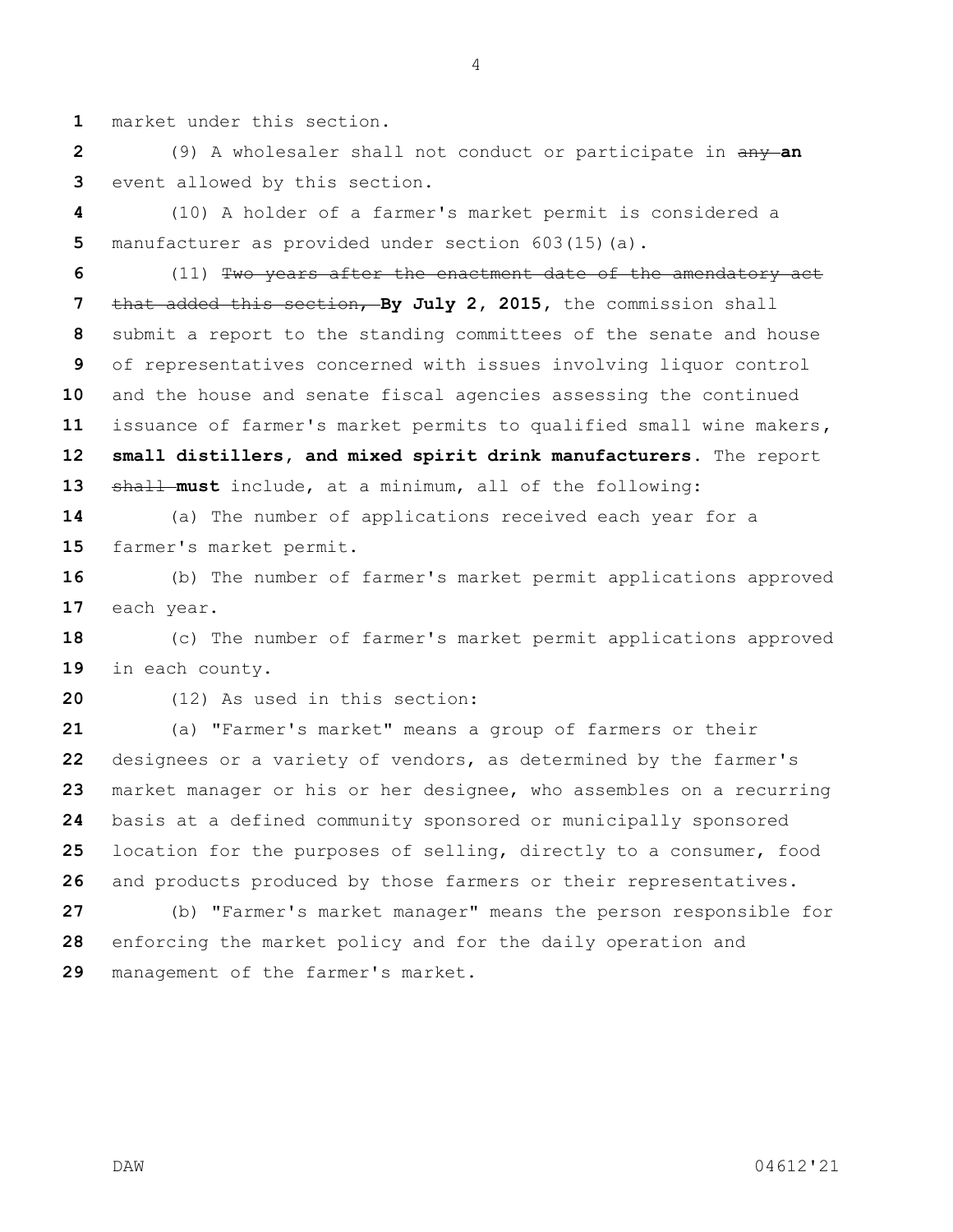(c) "Farmer's market permit" means an annual permit issued as part of an approved license to a qualified small wine maker**, small distiller, or mixed spirit drink manufacturer** allowing that person to conduct tastings and sell at retail, for consumption off the licensed premises, at a farmer's market, wine produced by the qualified small wine maker**, spirits produced by the small distiller, or mixed spirit drink manufactured by the mixed spirit drink manufacturer, as applicable**.

 (d) "Qualified small wine maker" means a small wine maker, or an out-of-state entity that is the substantial equivalent of a small wine maker, that manufactures or bottles not more than 5,000 gallons of wine in 1 calendar year.

 Sec. 537. (1) The following classes of vendors may sell alcoholic liquor at retail as provided in this section:

 (a) Taverns, where beer, wine, and mixed spirit drink may be 16 sold for consumption on the premises only.

 (b) Class C licensee, where beer, wine, mixed spirit drink, and spirits may be sold for consumption on the premises.

 (c) Clubs, where beer, wine, mixed spirit drink, and spirits may be sold for consumption on the premises only to bona fide members if consumption is limited to these members and their bona fide guests, who are 21 years of age or older.

 (d) Direct shippers, where wine may be sold and shipped directly to the consumer.

 (e) Hotels of class A, where beer, wine, and mixed spirit drink may be sold for consumption on the premises and in the rooms of bona fide registered guests. Hotels of class B where beer, wine, mixed spirit drink, and spirits may be sold for consumption on the premises and in the rooms of bona fide registered guests.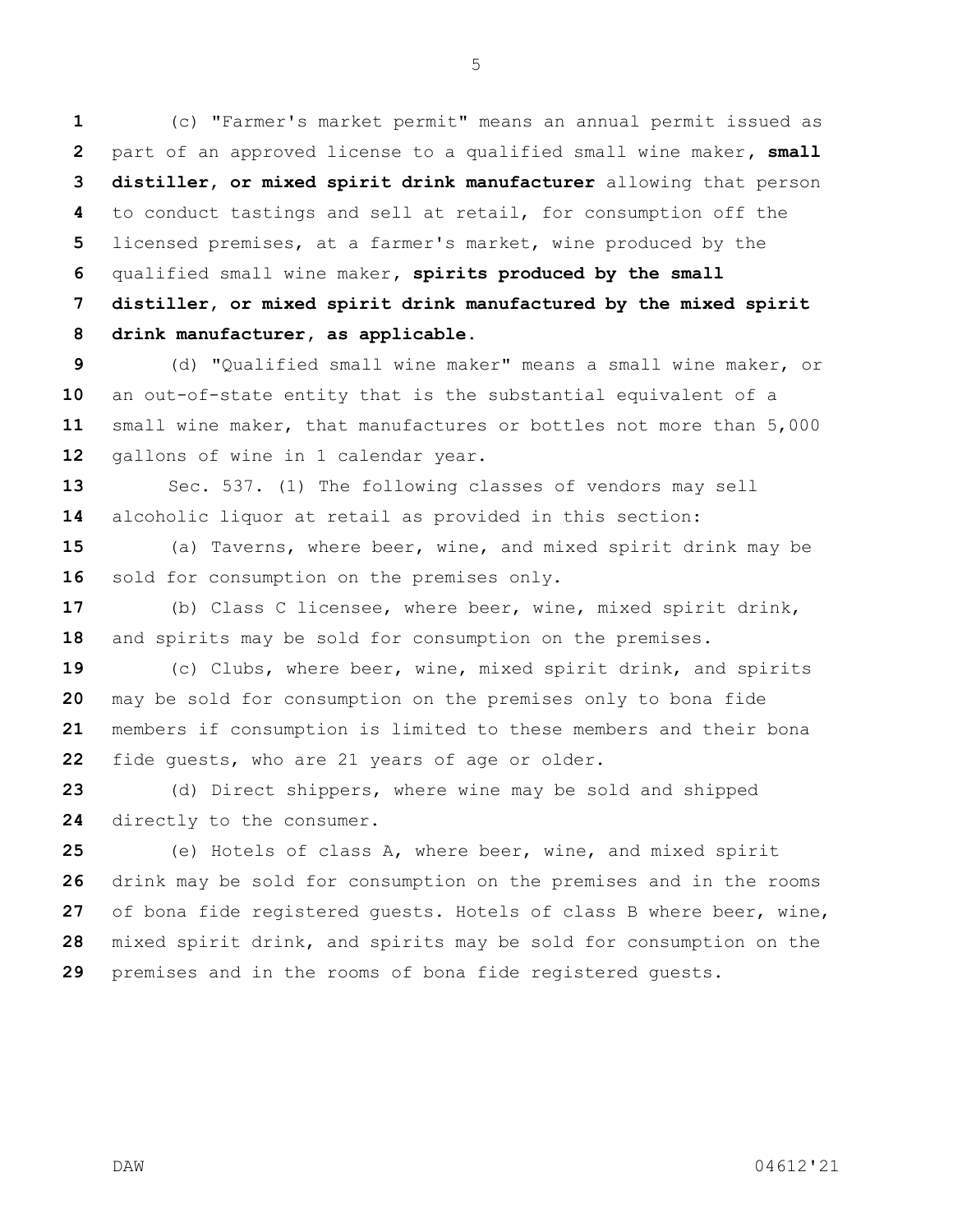(f) Specially designated merchants, where beer, wine, and mixed spirit drink may be sold for consumption off the premises only.

 (g) Specially designated distributors, where spirits may be sold for consumption off the premises only.

 (h) Special licensee, where beer and wine or beer, wine, mixed spirit drink, and spirits may be sold for consumption on the premises only.

 (i) Dining cars or other railroad or Pullman cars, watercraft, or aircraft, where alcoholic liquor may be sold for consumption on the premises only, subject to rules promulgated by the commission.

 (j) Brewpubs, where beer manufactured on the premises by the licensee may be sold for consumption on or off the premises by any of the following licensees:

(*i*) Class C.

(*ii*) Tavern.

(*iii*) Class A hotel.

(*iv*) Class B hotel.

 (k) Micro brewers and brewers, where beer manufactured by the micro brewer or brewer may be sold in an approved tasting room under section 536 to a consumer for consumption on or off the manufacturing premises.

 (*l*) Class G-1 licensee, where beer, wine, mixed spirit drink, and spirits may be sold for consumption on the premises only to members required to pay an annual membership fee and consumption is limited to these members and their bona fide guests.

 (m) Class G-2 licensee, where beer and wine may be sold for consumption on the premises only to members required to pay an annual membership fee and consumption is limited to these members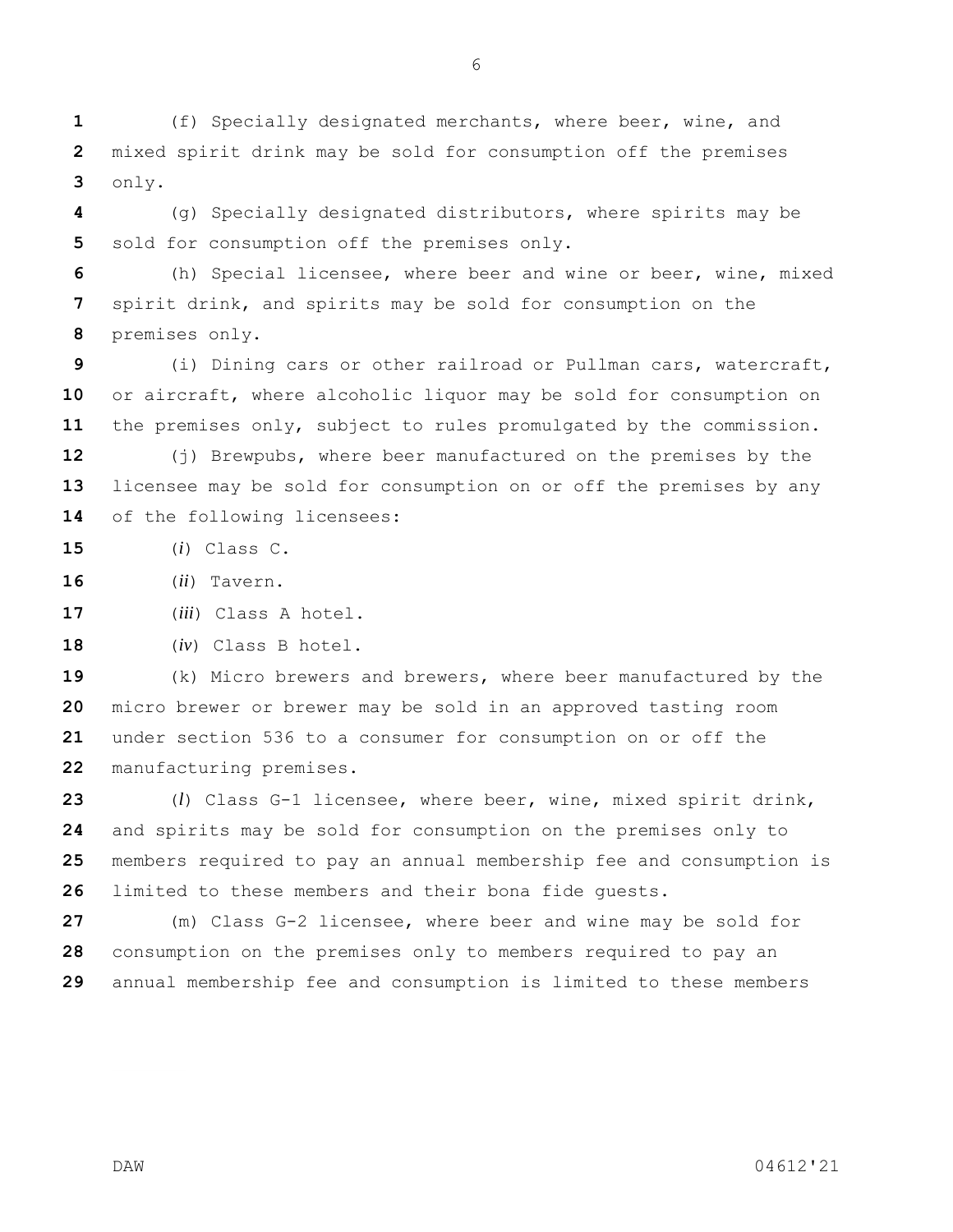and their bona fide guests.

 (n) Motorsports event licensee, where beer, wine, mixed spirit drink, and spirits may be sold for consumption on the premises during sanctioned motorsports events only.

 (o) Wine maker or small wine maker, where wine manufactured by the wine maker or small wine maker may be sold in any of the following ways:

(*i*) By direct shipment as provided in section 203.

 (*ii*) At retail for consumption on or off the premises in an approved tasting room under section 536.

(*iii*) As otherwise provided for in this act.

 (p) Small wine maker, where wine bottled by the small wine maker may be sold in any of the following ways:

(*i*) By direct shipment as provided in section 203.

 (*ii*) At retail for consumption on or off the premises in an approved tasting room under section 536.

(*iii*) As otherwise provided for in this act.

 (q) Wine maker or small wine maker, where shiners may be sold in any of the following ways:

(*i*) By direct shipment as provided in section 203.

 (*ii*) At retail for consumption on or off the premises in an approved tasting room under section 536.

(*iii*) As otherwise provided for in this act.

 (r) Distiller or small distiller, where spirits manufactured by the distiller or small distiller may be sold to the consumer at retail for consumption on or off the premises in an approved tasting room under section 536.

 (s) Nonpublic continuing care retirement center license, where beer, wine, mixed spirit drink, mixed wine drink, and spirits may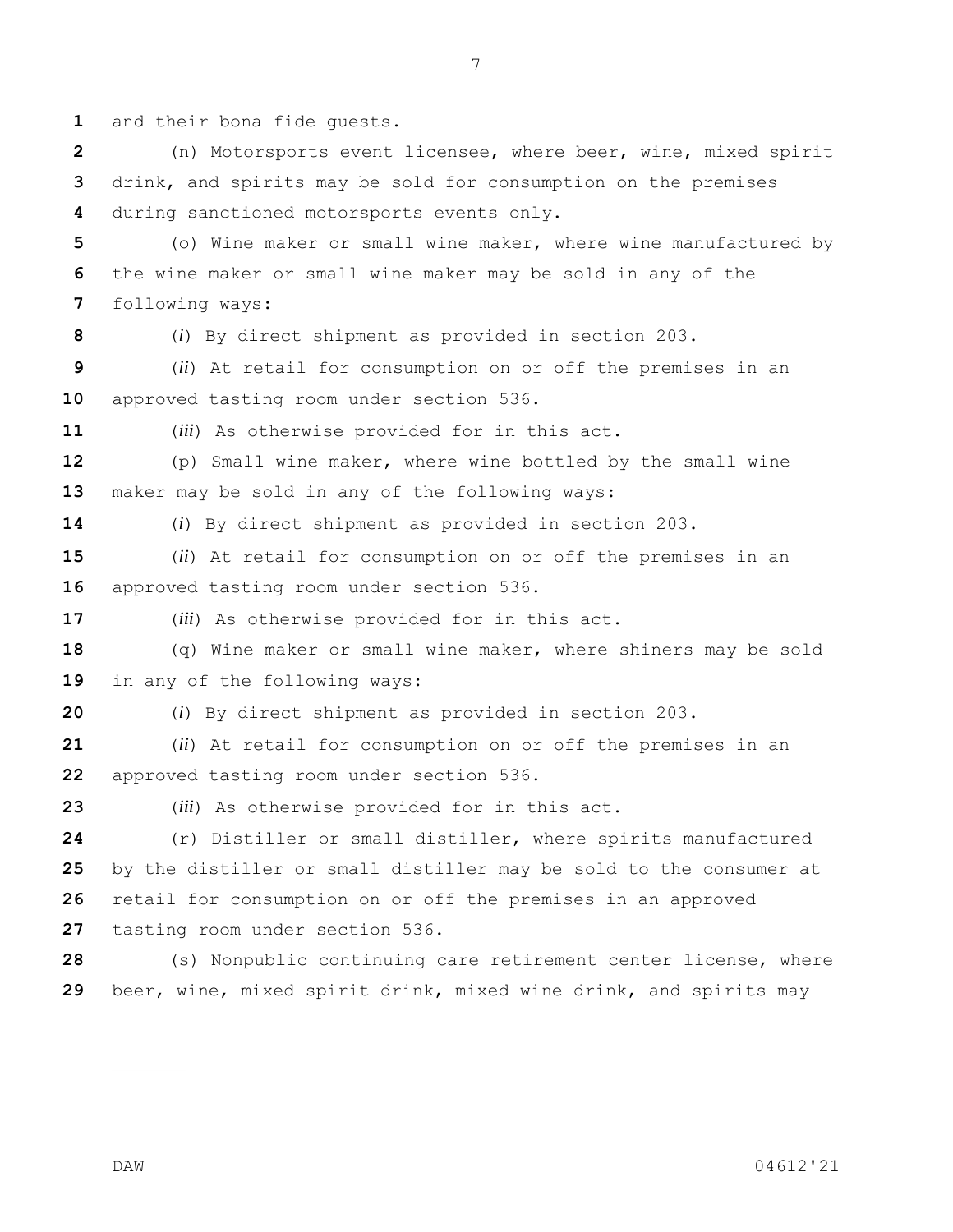be sold at retail and served on the licensed premises to residents and bona fide guests accompanying the resident for consumption only on the licensed premises.

 (t) A small wine maker or an out-of-state entity that is the substantial equivalent of a small wine maker, that holds a farmer's market permit, where wine manufactured or bottled by the small wine maker and shiners may be sampled and sold at a farmers' market for consumption off the licensed premises.

 (u) A brandy manufacturer where brandy manufactured by the brandy manufacturer may be sold at retail for consumption on or off the premises in an approved tasting room under section 536 located on the manufacturing premises of the brandy manufacturer.

 (v) A mixed spirit drink manufacturer where mixed spirit drink manufactured by the mixed spirit drink manufacturer may be sold at retail for consumption on or off the premises in an approved tasting room under section 536.

 **(w) A small distiller that holds a farmer's market permit where spirits manufactured or bottled by the small distiller may be sampled and sold at a farmers' market for consumption off the licensed premises.**

 **(x) A mixed spirit drink manufacturer that holds a farmer's market permit where mixed spirit drink manufactured by the mixed spirit drink manufacturer may be sampled and sold at a farmer's market for consumption off the licensed premises.**

 (2) Notwithstanding section 1025(1), an outstate seller of beer, an outstate seller of wine, a wine maker, a brewer, a micro brewer, or a specially designated merchant, or an agent of any of those persons, that does not hold a license allowing the consumption of alcoholic liquor on the premises at the same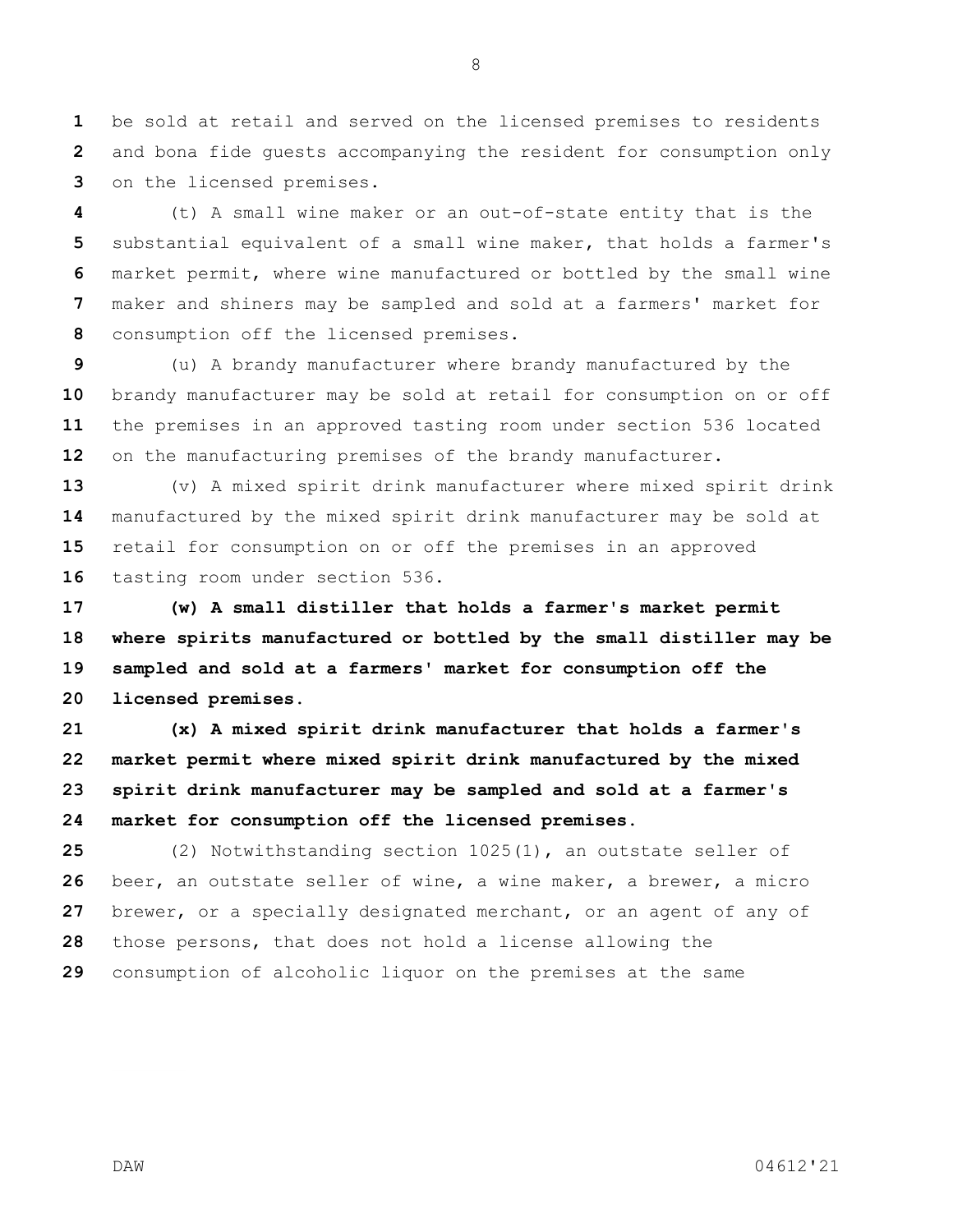licensed address, may conduct beer and wine tastings on the licensed premises of a specially designated merchant under the following conditions:

 (a) A customer is not charged for the tasting of beer or wine. (b) The tasting samples provided to a customer do not exceed 3 servings at up to 3 ounces per serving of beer or 3 servings at up to 2 ounces of wine. A customer shall not be provided more than a total of 3 samples of beer or wine within a 24-hour period per licensed premises.

 (c) The specially designated merchant, outstate seller of beer, outstate seller of wine, wine maker, micro brewer, or brewer has first obtained an annual beer and wine tasting permit approved by the commission.

 (d) The commission is notified, in writing, a minimum of 10 working days before the event, regarding the date, time, and location of the event.

 (3) While a beer or wine tasting is conducted under subsection (2), a specially designated merchant, outstate seller of beer, outstate seller of wine, wine maker, micro brewer, or brewer, or its agent or employee who has successfully completed a server training program as provided for in section 906, shall devote full time to the beer and wine tasting activity and shall not perform other duties, including the sale of alcoholic liquor for consumption off the licensed premises. Beer and wine used for the tasting must come from the specially designated merchant's inventory, and all open bottles must be removed from the premises on the same business day or resealed and stored in a locked, separate storage compartment on the licensed premises when not being used for the activities allowed by the permit.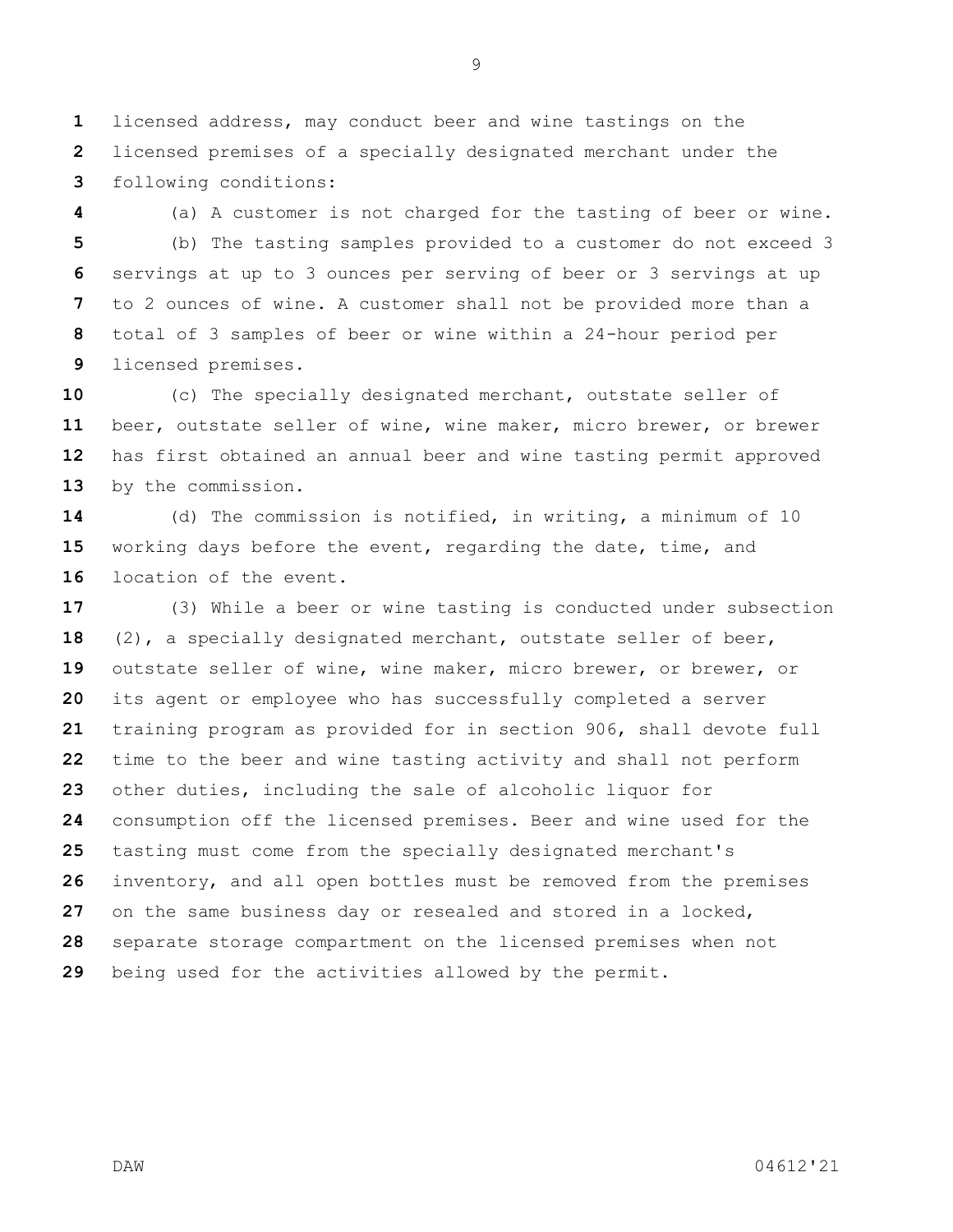(4) A wholesaler shall not conduct or participate in beer and wine tastings allowed under a permit issued under subsection (2).

 (5) A beer and wine tasting under subsection (2) may only be conducted during the legal hours for the sale of alcoholic liquor by the licensee.

 (6) An eligible merchant may fill and sell growlers with beer for consumption off the premises under the following conditions:

 (a) The premises where the filling of growlers takes place comply with the requirements for food service establishments under the food law, 2000 PA 92, MCL 289.1101 to 289.8111.

 (b) The growler is sealed and has a label affixed to it that includes at least the brand name of the beer, the class of the beer, the net contents of the container, and the name of the retailer filling the growler. The label conditions described in this subdivision do not apply to either of the following:

 (*i*) A brewpub described in subsection (1)(j), but only as to 17 beer that the brewpub produces.

(*ii*) A micro brewer or brewer described in subsection (1)(k).

 (c) The eligible merchant or his or her agent or employee does not fill a growler in advance of the sale.

 (d) The eligible merchant or his or her agent or employee only uses containers that have a capacity of 5 gallons or more to fill a growler.

 (e) The beer to be dispensed has received a registration number from the commission and has been approved for sale by the commission. The registration condition described in this subdivision does not apply to either of the following:

 (*i*) A brewpub described in subsection (1)(j), but only as to beer that the brewpub produces.